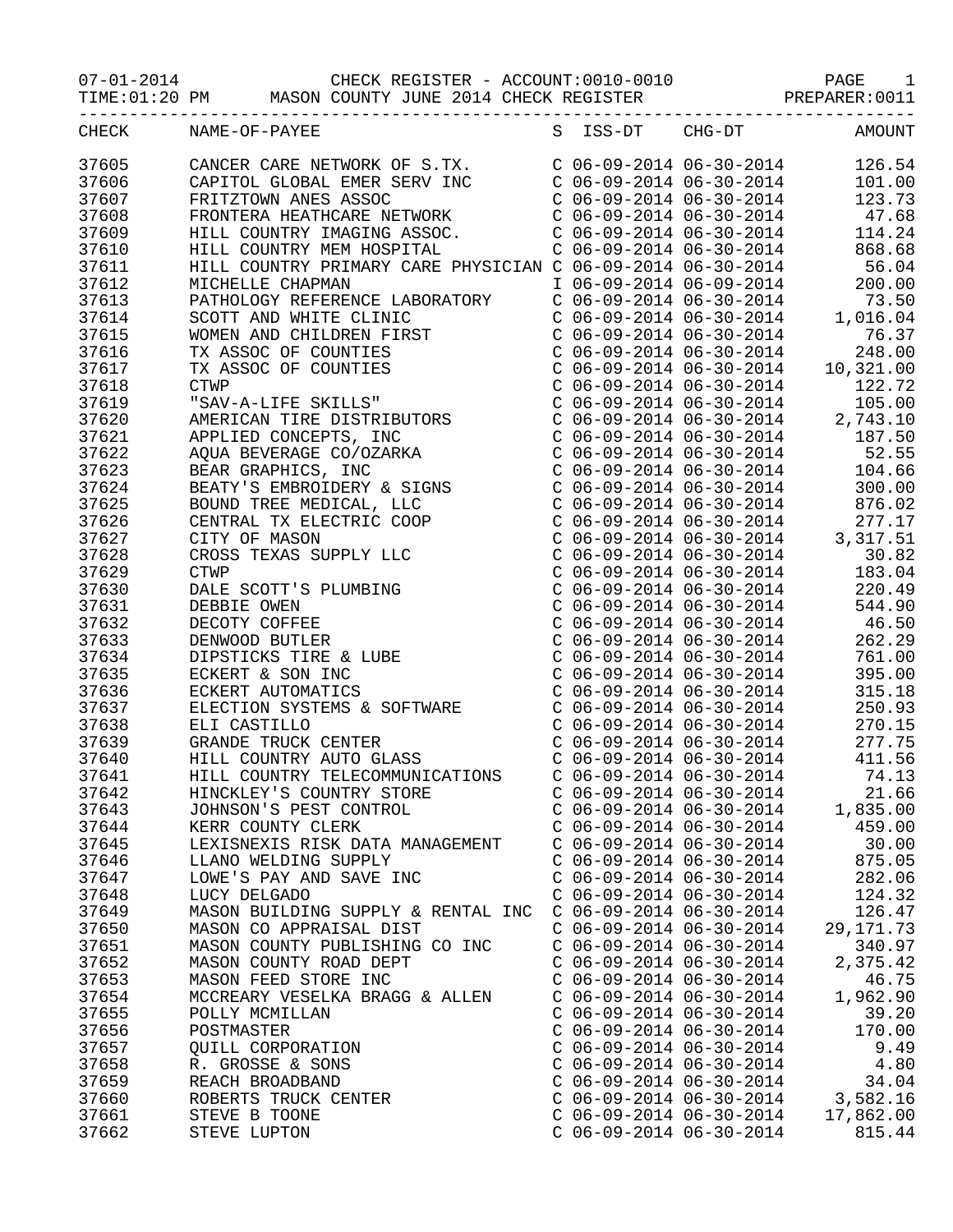07-01-2014 CHECK REGISTER - ACCOUNT:0010-0010 PAGE 2

|       |                    | TIME:01:20 PM MASON COUNTY JUNE 2014 CHECK REGISTER PREPARER:0011                                                                                                                                                                                                     |   |                           |               |                                                                                                                                                                                                                                                        |
|-------|--------------------|-----------------------------------------------------------------------------------------------------------------------------------------------------------------------------------------------------------------------------------------------------------------------|---|---------------------------|---------------|--------------------------------------------------------------------------------------------------------------------------------------------------------------------------------------------------------------------------------------------------------|
| CHECK | NAME-OF-PAYEE      |                                                                                                                                                                                                                                                                       | S |                           | ISS-DT CHG-DT | <b>AMOUNT</b>                                                                                                                                                                                                                                          |
| 37663 |                    | STROEHER & SON, INC.<br>THE PRODUCTIVITY CENTER<br>VERIZON<br>VERIZON SOUTHWEST<br>WALMART COMMUNITY/GEMB<br>WATSON AUTO PARTS INC<br>WEST CENTRAL WIRELESS<br>XEROX CORPORATION<br>ALPHA BETA PSI<br>BAKER & TAYLOR, INC<br>BRETT ROBERTS<br>DEMCO<br>GALE<br>WACK S |   |                           |               |                                                                                                                                                                                                                                                        |
| 37664 |                    |                                                                                                                                                                                                                                                                       |   |                           |               |                                                                                                                                                                                                                                                        |
| 37665 |                    |                                                                                                                                                                                                                                                                       |   |                           |               |                                                                                                                                                                                                                                                        |
| 37666 |                    |                                                                                                                                                                                                                                                                       |   |                           |               |                                                                                                                                                                                                                                                        |
| 37667 |                    |                                                                                                                                                                                                                                                                       |   |                           |               |                                                                                                                                                                                                                                                        |
| 37668 |                    |                                                                                                                                                                                                                                                                       |   |                           |               |                                                                                                                                                                                                                                                        |
| 37669 |                    |                                                                                                                                                                                                                                                                       |   |                           |               |                                                                                                                                                                                                                                                        |
| 37670 |                    |                                                                                                                                                                                                                                                                       |   |                           |               | C 06-09-2014 06-30-2014<br>C 06-09-2014 06-30-2014 480.52<br>C 06-09-2014 06-30-2014 480.52<br>C 06-09-2014 06-30-2014 174.44<br>C 06-09-2014 06-30-2014 276.56<br>I 06-10-2014 06-10-2014 25.00                                                       |
| 37671 |                    |                                                                                                                                                                                                                                                                       |   |                           |               |                                                                                                                                                                                                                                                        |
| 37672 |                    |                                                                                                                                                                                                                                                                       |   |                           |               | C $06-10-2014$ $06-30-2014$ 164.14                                                                                                                                                                                                                     |
| 37673 |                    |                                                                                                                                                                                                                                                                       |   |                           |               |                                                                                                                                                                                                                                                        |
| 37674 |                    |                                                                                                                                                                                                                                                                       |   |                           |               | $\begin{tabular}{lllllllll} $\texttt{C} & 06-10-2014 & 06-30-2014 & & 335.00 \\ $\texttt{C} & 06-10-2014 & 06-30-2014 & & 505.35 \\ $\texttt{C} & 06-10-2014 & 06-30-2014 & & 122.45 \\ $\texttt{C} & 06-10-2014 & 06-30-2014 & & 67.50 \end{tabular}$ |
| 37675 |                    |                                                                                                                                                                                                                                                                       |   |                           |               |                                                                                                                                                                                                                                                        |
| 37676 |                    |                                                                                                                                                                                                                                                                       |   |                           |               |                                                                                                                                                                                                                                                        |
| 37677 |                    | MASON BUILDING SUPPLY & RENTAL INC                                                                                                                                                                                                                                    |   |                           |               | $C$ 06-10-2014 06-30-2014 41.96                                                                                                                                                                                                                        |
| 37678 |                    |                                                                                                                                                                                                                                                                       |   |                           |               | $C$ 06-10-2014 06-30-2014 99.16                                                                                                                                                                                                                        |
| 37679 |                    | MASON COUNTY LIBRARY<br>MASON COUNTY TITLE COMPANY                                                                                                                                                                                                                    |   |                           |               |                                                                                                                                                                                                                                                        |
| 37680 | OVERDRIVE INC      |                                                                                                                                                                                                                                                                       |   |                           |               |                                                                                                                                                                                                                                                        |
| 37681 |                    | RESEARCH TECHNOLOGY INTERNATIONAL                                                                                                                                                                                                                                     |   |                           |               |                                                                                                                                                                                                                                                        |
| 37682 |                    |                                                                                                                                                                                                                                                                       |   |                           |               | 1 06-10-2014 06-10-2014 21.00<br>C 06-10-2014 06-30-2014 501.67<br>C 06-10-2014 06-30-2014 214.15<br>C 06-10-2014 06-30-2014 234.77                                                                                                                    |
| 37683 |                    |                                                                                                                                                                                                                                                                       |   |                           |               | C $06-10-2014$ $06-30-2014$ 72,746.70                                                                                                                                                                                                                  |
| 37684 |                    |                                                                                                                                                                                                                                                                       |   |                           |               |                                                                                                                                                                                                                                                        |
| 37685 |                    |                                                                                                                                                                                                                                                                       |   |                           |               | C 06-10-2014 06-30-2014 49,980.00<br>C 06-12-2014 06-30-2014 79,656.46<br>C 06-12-2014 06-30-2014 549.86<br>C 06-12-2014 06-30-2014 160.00<br>C 06-13-2014 06-30-2014 276.24<br>C 06-13-2014 06-30-2014 1,022.27<br>C 06-13-2014 06-30-201             |
| 37686 |                    |                                                                                                                                                                                                                                                                       |   |                           |               |                                                                                                                                                                                                                                                        |
| 37687 |                    |                                                                                                                                                                                                                                                                       |   |                           |               | 160.00                                                                                                                                                                                                                                                 |
| 37688 |                    |                                                                                                                                                                                                                                                                       |   |                           |               |                                                                                                                                                                                                                                                        |
| 37689 |                    |                                                                                                                                                                                                                                                                       |   |                           |               |                                                                                                                                                                                                                                                        |
| 37690 |                    | RESEARCH TECHNOLOGY INTERNATIONAL<br>VERIZON SOUTHWEST<br>KUBOTA TRACTOR CORP<br>MOORE'S SERVICE CENTER<br>PAYROLL CLEARING ACCOUNT<br>REBEKAH WHITWORTH<br>TX CENTER FOR THE JUDICIARY<br>JANA RITTER<br>VINETTA SANDERS<br>CLEAR TITLES OF MASON<br>MASON           |   |                           |               |                                                                                                                                                                                                                                                        |
| 37691 |                    |                                                                                                                                                                                                                                                                       |   |                           |               | $\begin{tabular}{lllllllll} C&06-17-2014&06-30-2014& & & & 4.00\\ \textbf{I}&06-17-2014&06-17-2014& & & 4.00\\ \textbf{C}&06-23-2014&06-30-2014& & & 176.90\\ \end{tabular}$                                                                           |
| 37692 |                    |                                                                                                                                                                                                                                                                       |   |                           |               |                                                                                                                                                                                                                                                        |
| 37693 |                    |                                                                                                                                                                                                                                                                       |   | $C$ 06-23-2014 06-30-2014 |               | 305.00                                                                                                                                                                                                                                                 |
| 37694 |                    |                                                                                                                                                                                                                                                                       |   |                           |               | $C$ 06-23-2014 06-30-2014 64.00                                                                                                                                                                                                                        |
| 37695 |                    |                                                                                                                                                                                                                                                                       |   |                           |               | 1 06-23-2014 06-23-2014 210.00<br>C 06-23-2014 06-30-2014 50.00<br>C 06-23-2014 06-30-2014 50.00<br>C 06-23-2014 06-23-2014 80.00<br>I 06-23-2014 06-23-2014 3.29                                                                                      |
| 37696 |                    |                                                                                                                                                                                                                                                                       |   |                           |               |                                                                                                                                                                                                                                                        |
| 37697 |                    |                                                                                                                                                                                                                                                                       |   |                           |               |                                                                                                                                                                                                                                                        |
| 37698 |                    |                                                                                                                                                                                                                                                                       |   |                           |               |                                                                                                                                                                                                                                                        |
| 37699 |                    |                                                                                                                                                                                                                                                                       |   |                           |               |                                                                                                                                                                                                                                                        |
| 37700 |                    | CENTURYLINK QCC                                                                                                                                                                                                                                                       |   | $C$ 06-23-2014 06-30-2014 |               | 86.83                                                                                                                                                                                                                                                  |
| 37701 |                    | CHAMPION PLUMBING INC                                                                                                                                                                                                                                                 |   | $C$ 06-23-2014 06-30-2014 |               | 168.00                                                                                                                                                                                                                                                 |
| 37702 | CIRA               |                                                                                                                                                                                                                                                                       |   | I 06-23-2014 06-23-2014   |               | 22.00                                                                                                                                                                                                                                                  |
| 37703 | <b>CTWP</b>        |                                                                                                                                                                                                                                                                       |   | $C$ 06-23-2014 06-30-2014 |               | 287.58                                                                                                                                                                                                                                                 |
| 37704 |                    | DALE SCOTT'S PLUMBING                                                                                                                                                                                                                                                 |   | $C$ 06-23-2014 06-30-2014 |               | 160.00                                                                                                                                                                                                                                                 |
| 37705 |                    | DOLLAR GENERAL-CHARGED SALES                                                                                                                                                                                                                                          |   | $C$ 06-23-2014 06-30-2014 |               | 79.75                                                                                                                                                                                                                                                  |
| 37706 |                    | FAR WEST TX CJCA                                                                                                                                                                                                                                                      |   | I 06-23-2014 06-23-2014   |               | 50.00                                                                                                                                                                                                                                                  |
| 37707 |                    | HART INTERCIVIC                                                                                                                                                                                                                                                       |   | $C$ 06-23-2014 06-30-2014 |               | 198.00                                                                                                                                                                                                                                                 |
| 37708 | HI-LINE            |                                                                                                                                                                                                                                                                       |   | $C$ 06-23-2014 06-30-2014 |               | 339.89                                                                                                                                                                                                                                                 |
| 37709 |                    | HILL COUNTRY MEM HOSPITAL                                                                                                                                                                                                                                             |   | $C$ 06-23-2014 06-30-2014 |               | 29.60                                                                                                                                                                                                                                                  |
| 37710 |                    | HINCKLEY'S COUNTRY STORE                                                                                                                                                                                                                                              |   | $C$ 06-23-2014 06-30-2014 |               | 24.17                                                                                                                                                                                                                                                  |
| 37711 |                    | HOLT COMPANY OF TEXAS                                                                                                                                                                                                                                                 |   | $C$ 06-23-2014 06-30-2014 |               | 418.17                                                                                                                                                                                                                                                 |
| 37712 | JOHN GRIFFITH      |                                                                                                                                                                                                                                                                       |   | I 06-23-2014 06-23-2014   |               | 104.58                                                                                                                                                                                                                                                 |
| 37713 | <b>JOSH FOSTER</b> |                                                                                                                                                                                                                                                                       |   | $C$ 06-23-2014 06-30-2014 |               | 180.00                                                                                                                                                                                                                                                 |
| 37714 |                    | KATHRYN MARTIN DBA                                                                                                                                                                                                                                                    |   | $C$ 06-23-2014 06-30-2014 |               | 383.34                                                                                                                                                                                                                                                 |
| 37715 | LEXIS NEXIS        |                                                                                                                                                                                                                                                                       |   | I 06-23-2014 06-23-2014   |               | 172.00                                                                                                                                                                                                                                                 |
| 37716 |                    | MASTHEAD INDUSTRIES INC DBA                                                                                                                                                                                                                                           |   | $C$ 06-23-2014 06-30-2014 |               | 129.85                                                                                                                                                                                                                                                 |
| 37717 |                    | MHC KENWORTH-ABILENE                                                                                                                                                                                                                                                  |   | $C$ 06-23-2014 06-30-2014 |               | 5,809.50                                                                                                                                                                                                                                               |
| 37718 | PARTS PLUS         |                                                                                                                                                                                                                                                                       |   | I 06-23-2014 06-23-2014   |               | 19.79                                                                                                                                                                                                                                                  |
| 37719 | PITNEY BOWES       |                                                                                                                                                                                                                                                                       |   | $C$ 06-23-2014 06-30-2014 |               | 162.24                                                                                                                                                                                                                                                 |
| 37720 | POSTMASTER         |                                                                                                                                                                                                                                                                       |   | I 06-23-2014 06-23-2014   |               | 50.00                                                                                                                                                                                                                                                  |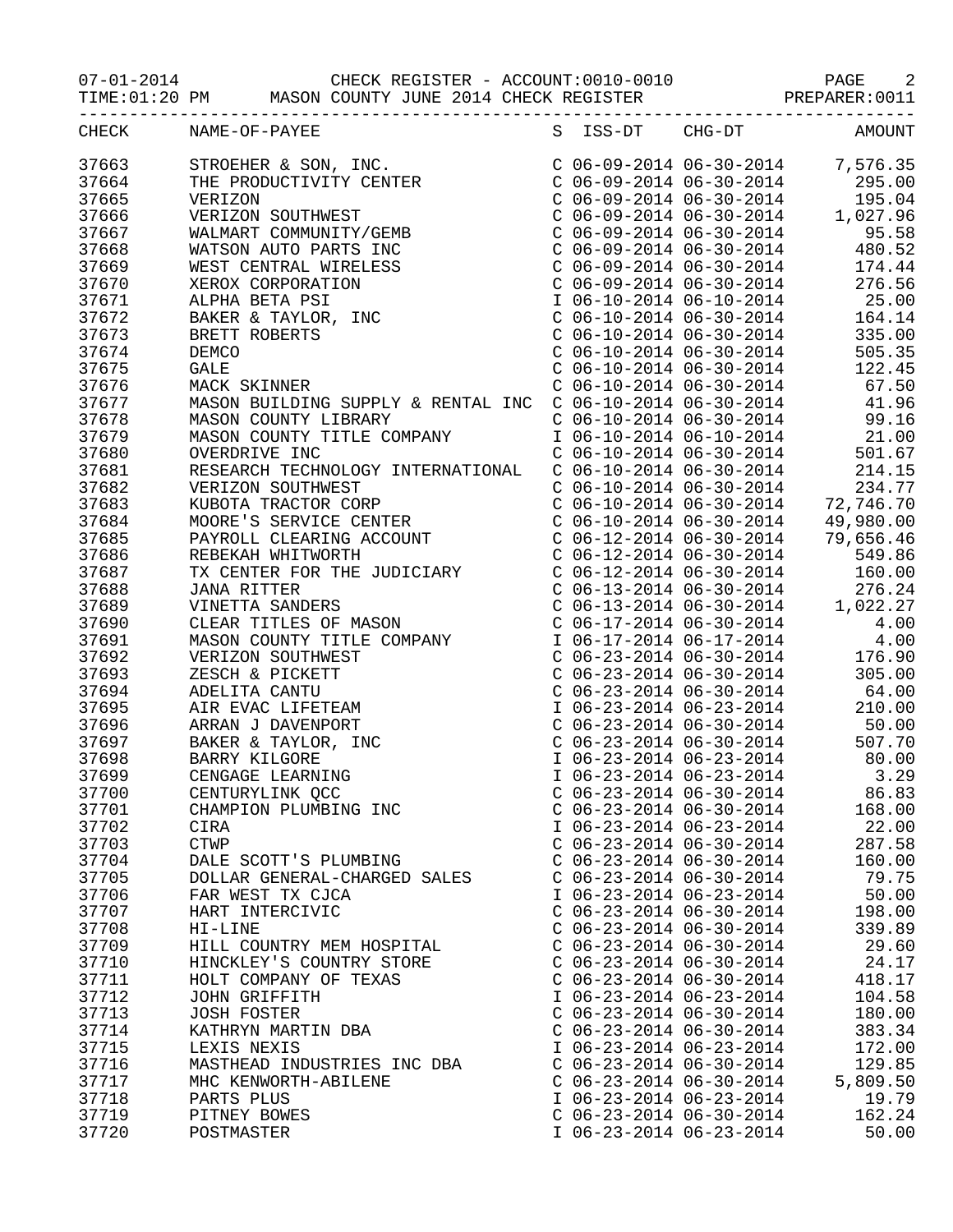07-01-2014 CHECK REGISTER - ACCOUNT:0010-0010 PAGE 3

|       | TIME:01:20 PM MASON COUNTY JUNE 2014 CHECK REGISTER PREPARER:0011                                                                                                                                                                                   |  |                        |
|-------|-----------------------------------------------------------------------------------------------------------------------------------------------------------------------------------------------------------------------------------------------------|--|------------------------|
|       | ------------------<br>CHECK NAME-OF-PAYEE                                                                                                                                                                                                           |  | S ISS-DT CHG-DT AMOUNT |
|       | 37721 PROSOURCE SPECIALTIES LLC C 06-23-2014 06-30-2014 269.93                                                                                                                                                                                      |  |                        |
| 37722 | QUILL CORPORATION                             I 06-23-2014 06-23-2014         344.46<br>SAN ANGELO STANDARD TIMES                    C 06-23-2014 06-30-2014        198.12                                                                          |  |                        |
| 37723 |                                                                                                                                                                                                                                                     |  |                        |
| 37724 | SPECTRA ASSOCIATES, INC<br>TEXAS COMMUNICATIONS<br>C 06-23-2014 06-30-2014 779.75                                                                                                                                                                   |  |                        |
| 37725 |                                                                                                                                                                                                                                                     |  |                        |
| 37726 |                                                                                                                                                                                                                                                     |  |                        |
| 37727 | TEXAS COMMUNICATIONS<br>THOMAS R STARKS<br>TODD C SIMONS<br>TODD C SIMONS<br>TODD C SIMONS<br>TODD C SIMONS<br>TODD C SIMONS<br>SUCRIZON SOUTHWEST<br>C 06-23-2014 06-30-2014<br>C 06-24-2014 06-30-2014<br>C 06-24-2014 06-30-2014<br>C 06-24-2014 |  |                        |
| 37728 |                                                                                                                                                                                                                                                     |  |                        |
| 37729 |                                                                                                                                                                                                                                                     |  |                        |
| 37730 |                                                                                                                                                                                                                                                     |  |                        |
| 37731 |                                                                                                                                                                                                                                                     |  |                        |
| 37732 |                                                                                                                                                                                                                                                     |  |                        |
| 37733 |                                                                                                                                                                                                                                                     |  |                        |
| 37734 |                                                                                                                                                                                                                                                     |  |                        |
| 37735 |                                                                                                                                                                                                                                                     |  |                        |
| 37736 |                                                                                                                                                                                                                                                     |  |                        |
| 37737 |                                                                                                                                                                                                                                                     |  |                        |
| 37738 |                                                                                                                                                                                                                                                     |  |                        |
| 37739 |                                                                                                                                                                                                                                                     |  |                        |
| 37740 | SHERIFF SUSAN PAMERLEAU $106-30-201406-30-2014$ 65.00<br>JANA RITTER 106-30-201406-30-2014<br>STEVE LUPTON 106-30-201406-30-2014 639.23                                                                                                             |  |                        |
|       | 37741 CAPITAL ONE BANK (USA) N.A. 1 06-30-2014 06-30-2014 2,689.82                                                                                                                                                                                  |  |                        |